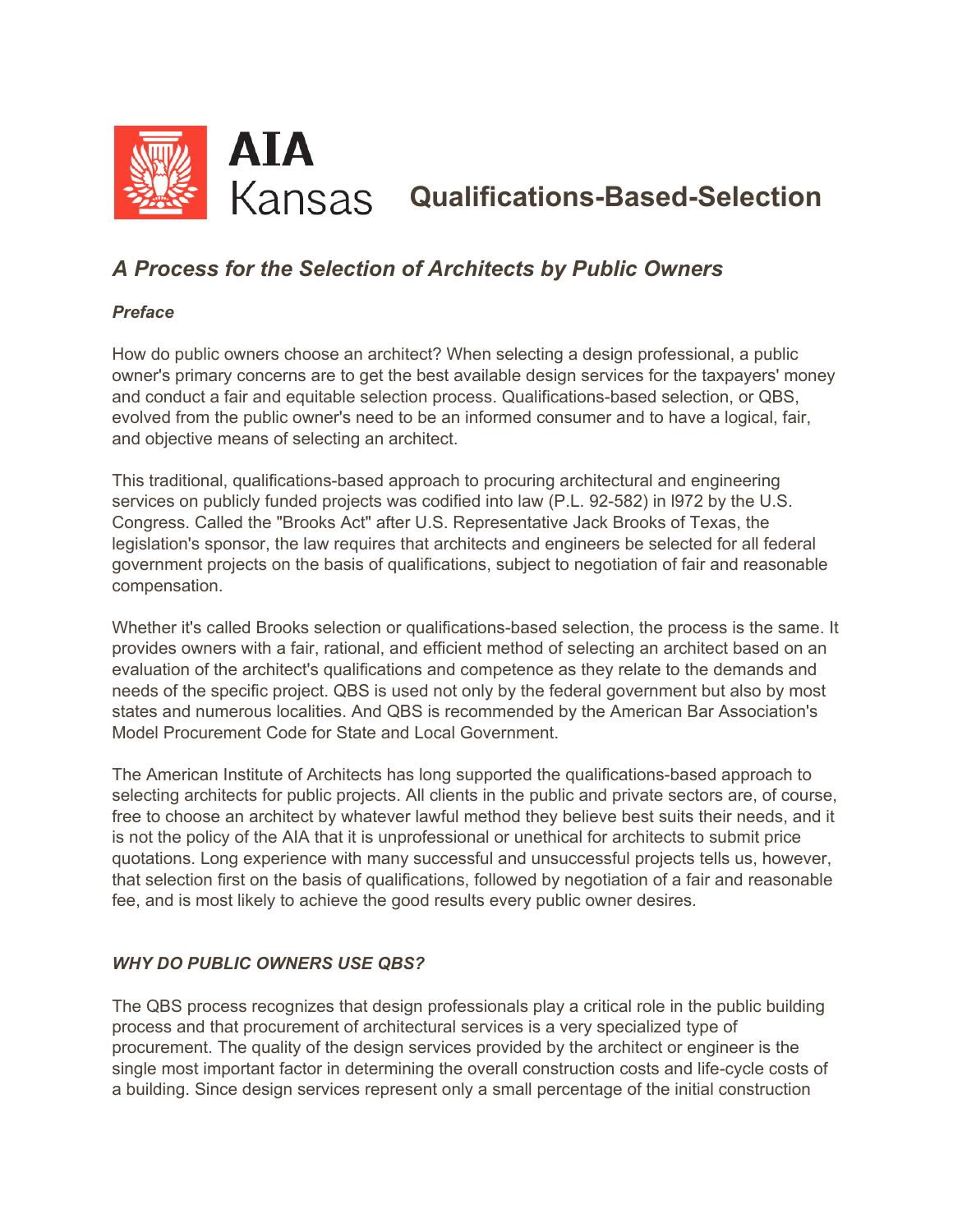budget, it is in the best interest of the taxpayer to ensure that the most qualified firms are selected for public projects.

Competitive bidding for architectural and engineering services is not in the best interest of the public owner. At the beginning of the selection procedure, the client often is not aware of which professional services are required; the client and the selected architect define the scope of those services as part of their negotiation to ensure that the services provided fully meet the owner's needs.

In recommending QBS for public owners, the American Bar Association's Model Procurement Code for State and Local Governments says:

The principal reasons supporting this selection procedure for architect-engineer and land surveying services are the lack of a definitive scope of work for such services at the time the selection is made and the importance of selecting the best qualified firm. In general, the architect-engineer or land surveyor is engaged to represent the (state's) interest and is, therefore, in a different relationship with the (state) from that normally existing in a buyer-seller situation. For these reasons, the qualifications, competence, and availability of three most qualified architect-engineer or land surveying firms is considered initially, and price negotiated later.

In addition, studies have shown that the use of QBS for public buildings is more efficient and less costly than the use of a selection system that uses price as a primary criteria.

#### *HOW DOES QBS WORK?*

QBS is a fair and rational procedure that facilitates the selection of a design professional for government projects based on qualifications and competence in relation to the scope and needs of the particular project. There is no magic process that is QBS. Instead, QBS evolves from multiple variables that must be tailored to fit each specific project.

In most instances, the QBS process will include all or part of the following steps.

- 1. The owner identifies the general scope of work.
- 2. The selection time frame is established.
- 3. A list of architectural firms is compiled.
- 4. Letters of qualifications are requested.
- 5. Letters of qualifications are evaluated.
- 6. A short list of firms to be interviewed is determined.
- 7. A tour of the site and/or facility is arranged for short-listed firms.
- 8. Interviews are conducted and the firms ranked for selection.
- 9. A contract is negotiated with the selected firm. If an agreement cannot be reached with the top-ranked firm, those negotiations are ended and negotiations begin with the second-ranked firm, and so on down the line until agreement is reached.
- 10. All firms involved receive post-selection communications.

This process, and variations, are detailed in the following sections.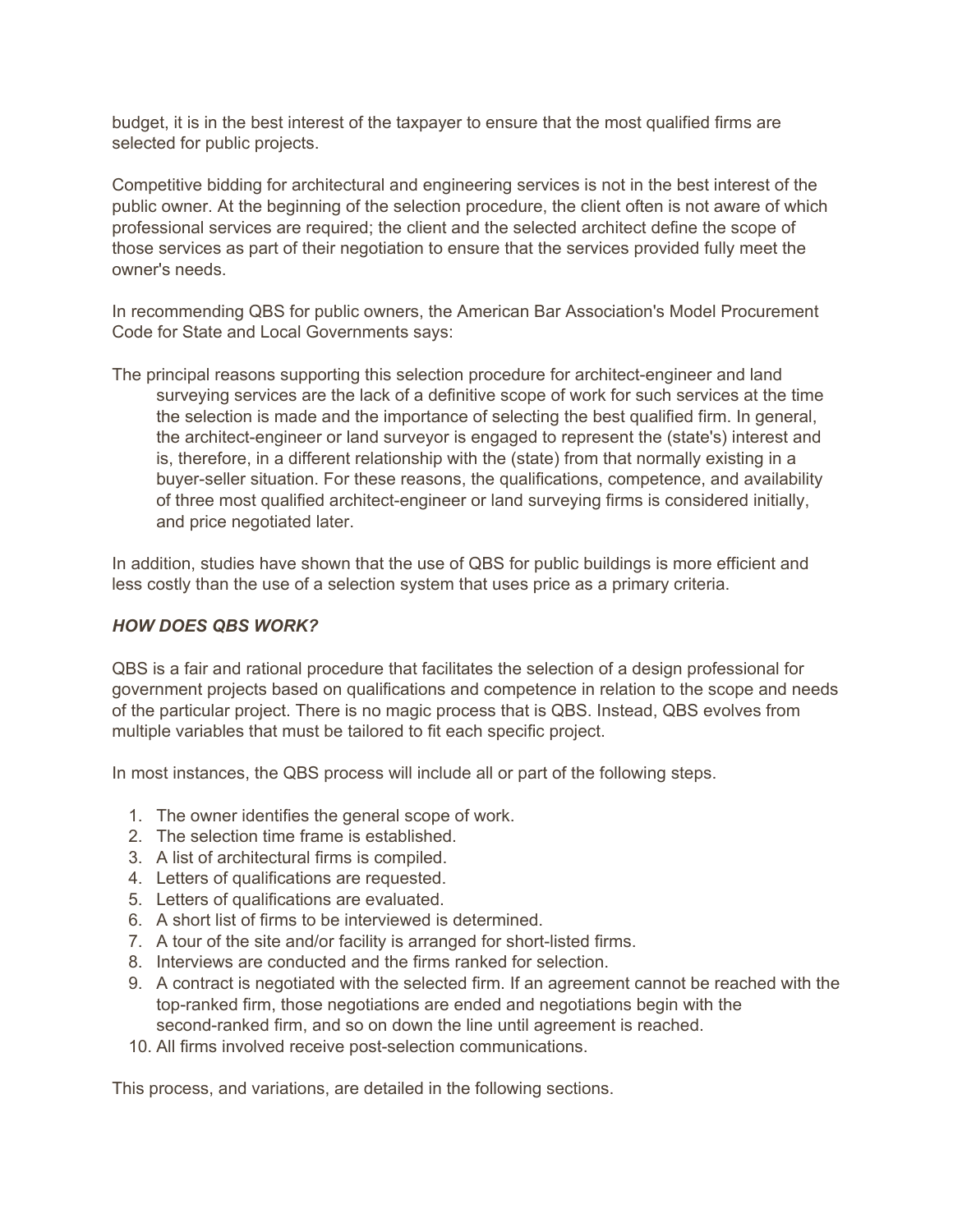### *DEVELOPING THE GENERAL SCOPE OF WORK*

To begin the selection process, the public owner must briefly identify the general scope and the particular needs of the project. Just as the owner needs information about the qualifications and competence of the architectural firms, the firms need to know what the project parameters are. When the scope of work is properly described and communicated, it saves time, money, and effort for the owner and the architects alike. A well-defined scope of work allows the architectural firms to tailor their statements of qualifications directly to the project requirements, and provides the owner with a more uniform basis for evaluating the responses.

The following are the basic elements that normally will be included in a statement of the scope of work for a public project:

- Owner's name.
- Description of function and short history of the owner organization or agency, including the goals or events that prompt the project.
- Project name or identification
- Project location.
- Contact person. (This person should be identified clearly as the only person to contact for information on the project.)
- The selection panel or client groups, e.g., boards, foundations, committees, and citizen groups, are identified and their involvement explained
- Other construction in process or planned for the same site but not part of the scope of work is described.
- Completed studies, surveys, and/or preliminary feasibility work that are relevant to the project and available to the firms that will be short-listed and interviewed are described.
- Requirements are set for further feasibility planning prior to design and construction.
- Project outline is developed, including intended size, function, and occupancy and other general anticipated requirements, e.g., renovation, demolition, additions, new construction, and energy, land use, and site selection considerations.
- Anticipated time frame is set, including completion of design work, beginning of construction, and planned project completion date.
- Architect selection process is described, including involvement of groups mentioned above.
- Additional or unique requirements/considerations are identified, such as referenda, anticipated funding delays, and budgeting.

Additional items may be added to this list as appropriate to provide guidance to the competing firms and meet the needs of the owner. All services the owner wishes the architect to provide—including feasibility studies, design, construction coordination, and budget development—should be specifically identified.

# *ESTABLISHING A SELECTION TIME FRAME*

To keep the process of selecting an architect proceeding smoothly, owners should establish a time frame for completion of the selection process. Establishing the time frame prevents misunderstandings and last-minute surprises that might delay or sidetrack the process.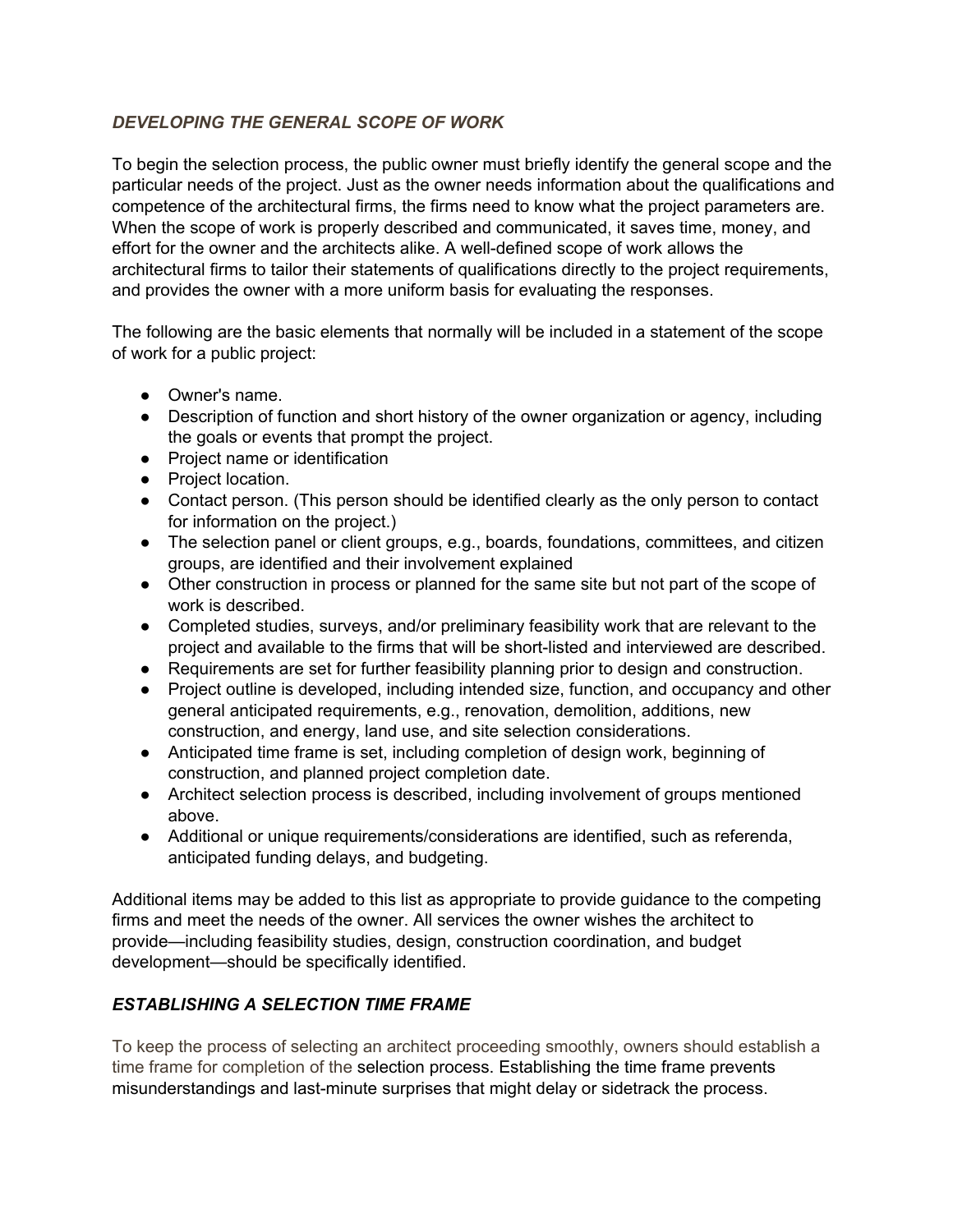The time frame for each public project will differ, depending upon the nature of the project, the concerns of the owner, and other factors. In some instances, the tour of existing facilities may be provided to firms prior to short-listing. Usually, however, tours will only be provided to short-listed firms. There may also be instances where the complexity of a project calls for second or third interviews, although multiple interviews should be generally discouraged. In any case, the time frame should be modified to ensure that all of these variables are taken into account and that the established schedule is appropriate for the project.

# *COMPILING A LIST OF ARCHITECTURAL FIRMS*

How does the public owner identify architecture firms from which to request a statement of qualifications? Some of the factors that should be considered in compiling the list of architecture firms are:

- **The number of firms the owner wishes to involve**
- The geographic location and distribution of the firms.

*Advertisements*. Placing public notices of projects in newspapers and trade or professional publications is often required by state or local laws and regulations. Such announcements will reach a significant sector of the architectural community and will result in a large number of responses through the mail and over the telephone. If this approach is used, the owner should be prepared to spend time evaluating these initial expressions of interest to narrow the list down to a workable number of firms, which will then be asked to submit letters of qualifications.

*Directories.* Some professional organizations publish directories or make mailing lists of their member firms available. These are often helpful in identifying firms with interest and/or experience in specific types of projects. Some AIA chapters also operate job referral programs to help owners locate firms. Local telephone yellow pages and other kinds of community business directories are also a source of architecture firms, and can usually be found in the reference section of the local library.

*Referrals.* To identify firms on a more selective basis, an owner may wish to contact other owners who have used architects' services recently on their own projects. How many firms should be included on the list? There is no magic formula. The owner should determine the number appropriate for the specific project and circumstances.

# *REQUESTING LETTERS OF QUALIFICATIONS*

When the list of firms to be considered is compiled, the owner should prepare the following materials to send to the firms:

- 1. A memo to all firms that are being invited to submit their statements of qualifications, listing all firms in alphabetical order (it is customary for owners to let firms know the names of other competing firms)
- 2. A list of requested information to be included with the firms' statements and letters of qualifications
- 3. A schedule of planned activities
- 4. A scope-of-work statement.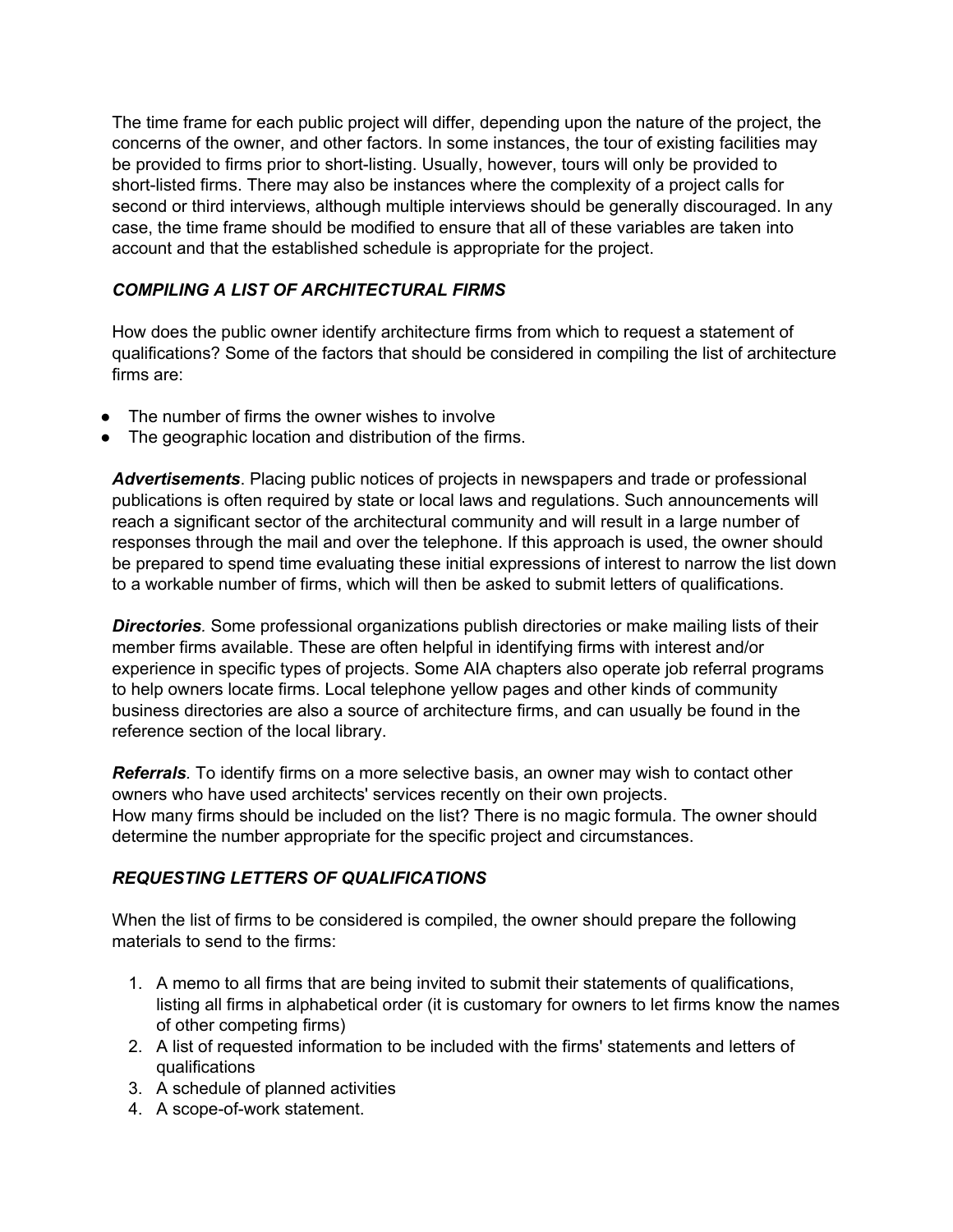It is most important that all firms receive the same materials so that all of the firms' responses will be based on the same set of project specifications and constraints and, therefore, can fairly be compared with one another.

The exchange of information between the owner and the architecture firms is an important initial phase in the selection process. The individual who is listed as the public owner's representative on the memo requesting letters of qualifications should be prepared to handle telephone calls and authorized to respond to questions from the firms. If a question from one firm reveals an important item of information missing from the materials sent to the firms, all of the firms should be supplied in writing with that piece of information.

# *EVALUATING THE LETTERS OF QUALIFICATIONS*

The selection committee of individuals assigned the task of developing a short list of firms should evaluate the letters of qualifications received from the firms. (It is up to the owner to ensure that the screening committee is composed of competent individuals who will be able to make an intelligent selection decision.) It is recommended that the owner establish the policy up front that statements of qualifications received after the deadline not be considered.

The number of firms to be included on the short list—and then interviewed—may vary depending on the size and scope of the project. Three to five firms are generally sufficient.

# *ESTABLISHING A SHORT LIST OF FIRMS TO BE INTERVIEWED*

Based upon the evaluation of the letters of qualifications and reference checks discussed in the preceding section, the public owner can establish a short list of three to five firms to be interviewed for the project. Because all the firms who submitted their letters of qualification have made a commitment of time and expense in pursuing the project, the owner should contact the firms not selected for the short list as well as those to be interviewed. The memo sent to the firms who did not make the short list can express thanks and identify the firms who will be invited in to interview.

The firms selected for interviews should immediately be sent information regarding the interview requirements. What should be included in the memo to these firms? The following should be considered.

- 1. A date should be established for a tour or tours of the site/facilities as appropriate. The tour provides the firm with an important firsthand look at the concerns that give rise to the project. The tour also provides a further opportunity for an exchange of information about the project between the owner and the firms. If the project site is vacant, the owner may simple provide maps and directions to the site for the firms to visit themselves; if there are existing facilities, however, the firms will probably want the opportunity to tour them with the owner.
- 2. A list of the interview criteria and questions and an explanation of the scoring and selection process should be sent to the firms on the short list. Predetermining the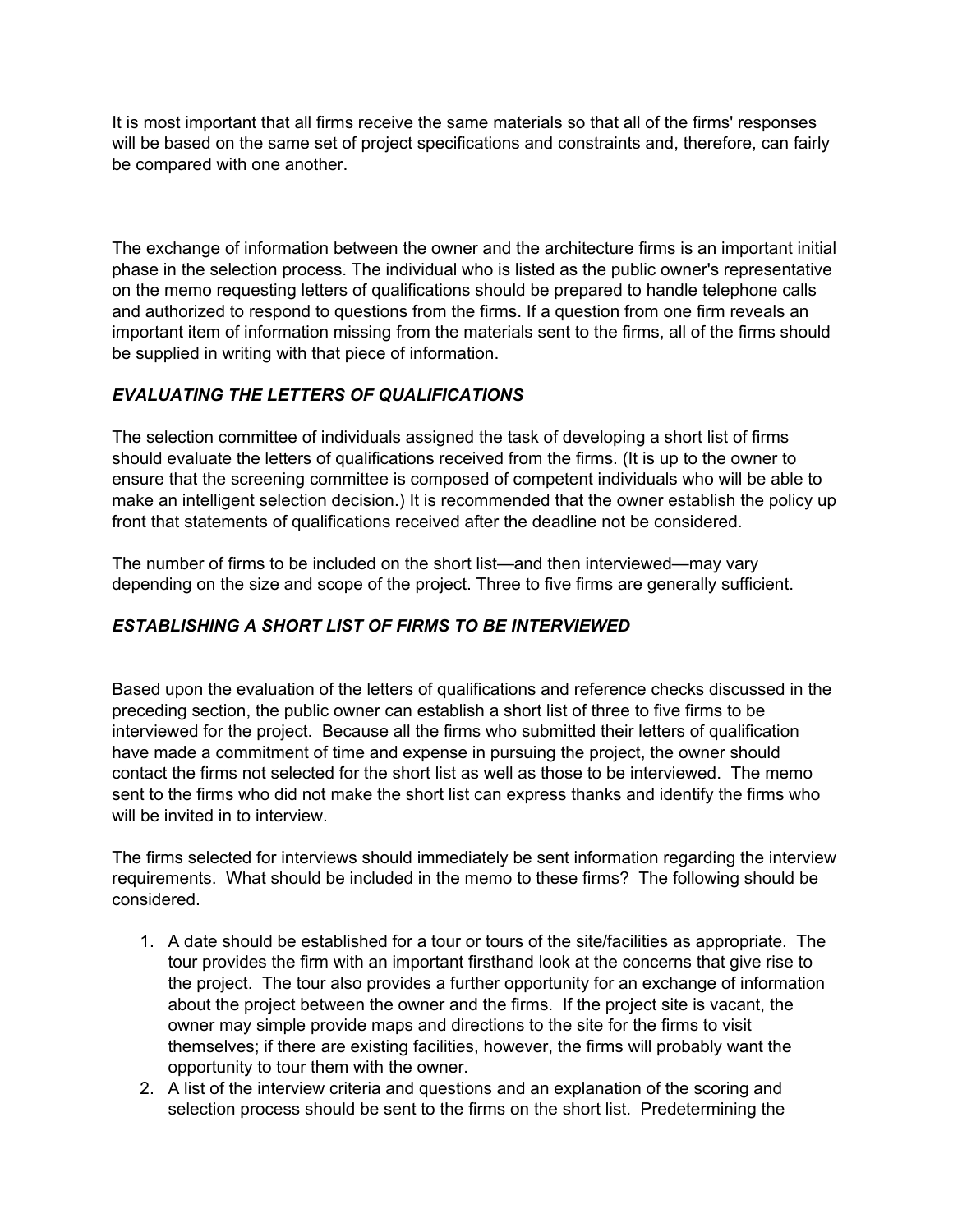selection scoring criteria and specific areas of owner concern and providing that information to the short-listed firms will provide the interviewing committee with the best possible basis for making an "apples to apples" comparison of the firms.

- 3. If the owner has feasibility studies, a project program, or other background information on the project, these materials should be submitted to the firms or made available to them for purposes of review.
- 4. Other specifics regarding the interviews themselves, including the date, place, time, and the names of the members of the group that will be conducting the interviews, should also be included.

# *TOURS OF THE SITE AND/OR FACILITY*

In many instances, tours of a facility or project site will be an integral part of the selection process. Such tours provide interested architecture firms with the opportunity to obtain first-hand information pertaining to the proposed project.

Tours can be handled individually, i.e., the owner's representative meeting individually with representatives of competing firms, or in a group, i.e., all interested firms meeting at a given date, time, and place for a group review of the site and/or facility. Vacant, particularly rural, sites are often left to the architects to visit by themselves.

Another issue that arises pertaining to tours is whether to offer tours to all interested firms or just to those firms that have been short-listed and invited in for interviews. Again, this is a question that should be resolved with the individual needs of the owner and project in mind. In most cases, however, it is recommended that one tour be provided for short-listed firms only.

# *INTERVIEWING THE SHORT-LISTED FIRMS*

*Purpose*. The interviews of the short-listed firms give the owner an opportunity to compare the firms' different approaches to the design process, as well as their interpretations and understanding of the specific project requirements. The owner should not expect sketches of the project at this time. The design requirements for even "simple" projects can be quite complex, and the architect will not be sufficiently aware of the owner's needs and requirements at this stage to be able to produce a meaningful design solution.

The interviews are designed to allow for the evaluation of the personal styles of each firm's management and key personnel and how they match up with the pre-identified criteria for the owner's project. It is imperative that the architectural personnel to be assigned to the project, as well as key representatives from the firm's consultants, be present at the interview. It is also essential for the project users to be involved in the interview process. Direct interaction between the owner/user and the architect is essential for the development of a design that truly meets the owner's needs.

*Set-Up.* The physical set-up for the interview should be comfortable, with good acoustics and ample room. A separate area should be provided for firms waiting to be interviewed. Equipment such as blackboards, flip charts, and audiovisual screens probably will be useful if available, although most firms will bring their own equipment as needed to present their materials. Since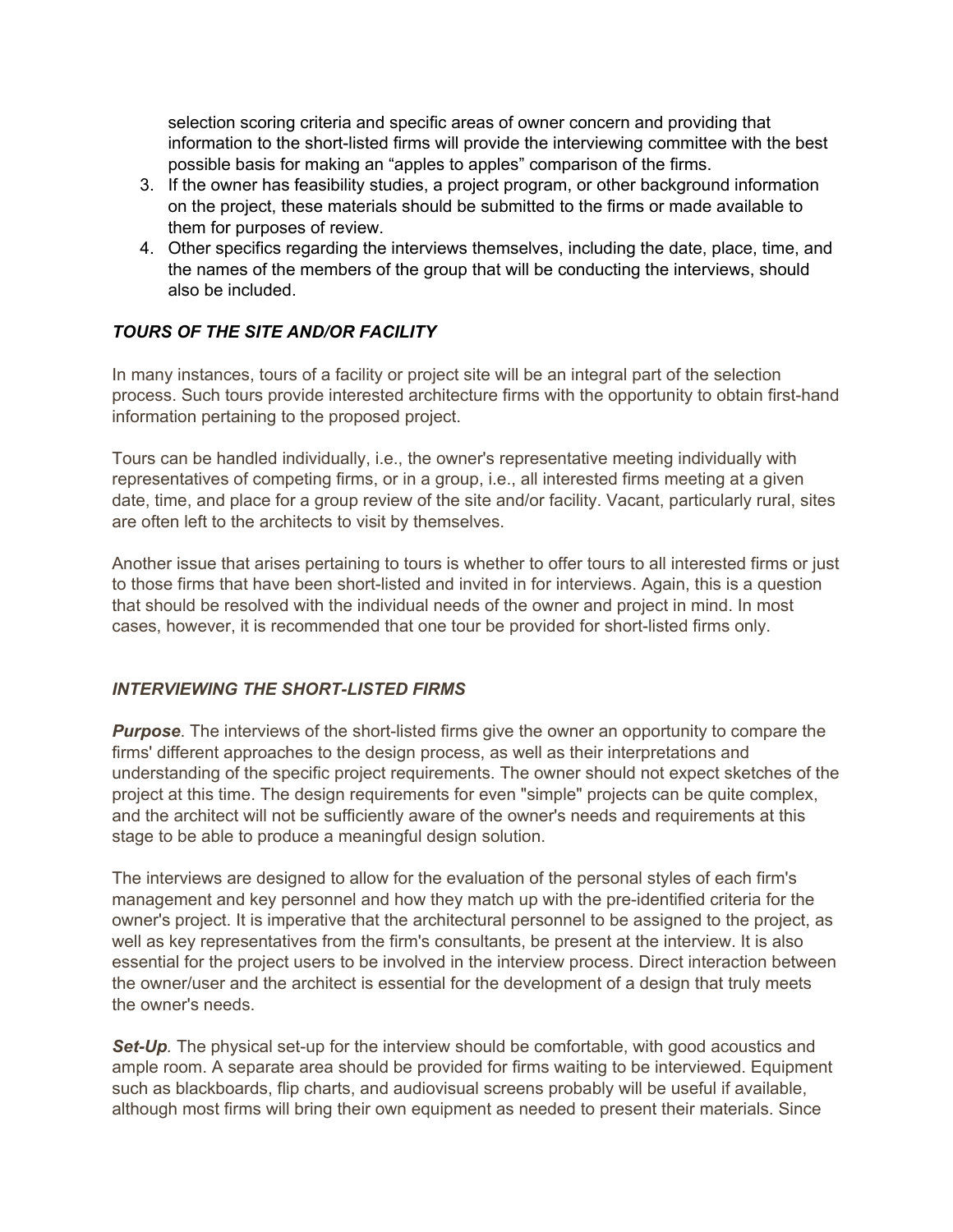equipment set-up time may cause some delays in the interviewing process, two rooms should be used if possible. While one firm is being interviewed in the first room, another firm can set up for its presentation in the second room, thereby speeding up the process and ensuring that important interview time is not spent checking equipment.

Most interviews are held in a closed session. If applicable statutes or regulations require an open public meeting, the firms should be notified of this in advance.

*Some Interviewing Guidelines.* The following are suggested guidelines for setting up and conducting the interviews.

- Interview only the firms communicated with during the selection process to ensure that all interviewed firms have had an equal opportunity to prepare their presentations.
- Schedule 45 minutes for each presentation and 15 minutes between interviews. This should allow ample time for the presentation and question-and-answer period, and for the committee members to discuss among themselves before beginning the next interview.
- Schedule all the interviews on the same day. This permits the committee to compare all of the interviewed firms while information is fresh in their minds and ensures consistent interview scoring.
- The evaluation criteria for the interview scoring system should be communicated to all firms in advance.
- While it is appropriate to question firms about how they would approach the design of a project, owners should not ask for an actual design solution during the interview. Appropriate and responsive designs require considerably more interaction between the owner and architect than is possible during the selection phase. If either the owner or the architect comes to the project with a preconceived design solution, considerable time and energy may have to be spent to get beyond it to a better one, or the existence of it may stop further inquiry and prevent other, perhaps optimum, solutions from being explored.
- Owners may want to ask how the firms plan to develop an appropriate level of compensation for their professional services, but specific compensation amounts are best resolved through detailed discussion with the firm finally selected, and only after there is a comprehensive and mutual understanding of the actual scope of services.
- Let all firms know when the selection decision will be made. If possible, it is recommended that the decision be made on the same date as the interviews after the committee had had ample time to evaluate all firms.

# *RANKING THE FIRMS IN CONTENTION FOR SELECTION*

An evaluation form that includes a weight and a score for each criteria/question is a useful instrument for evaluating, ranking, and, finally, selecting the most qualified firm. Each firm should be evaluated separately by each interviewer during the firms' presentations and interviews. The head of the interviewing committee should compile the individual score sheets when all the interviews have been concluded. This system provides a documented record of the selection process as support for the selection committee's actions. It is recommended that the selection committee members take the time to achieve the ranking and selection by consensus rather than just by majority vote.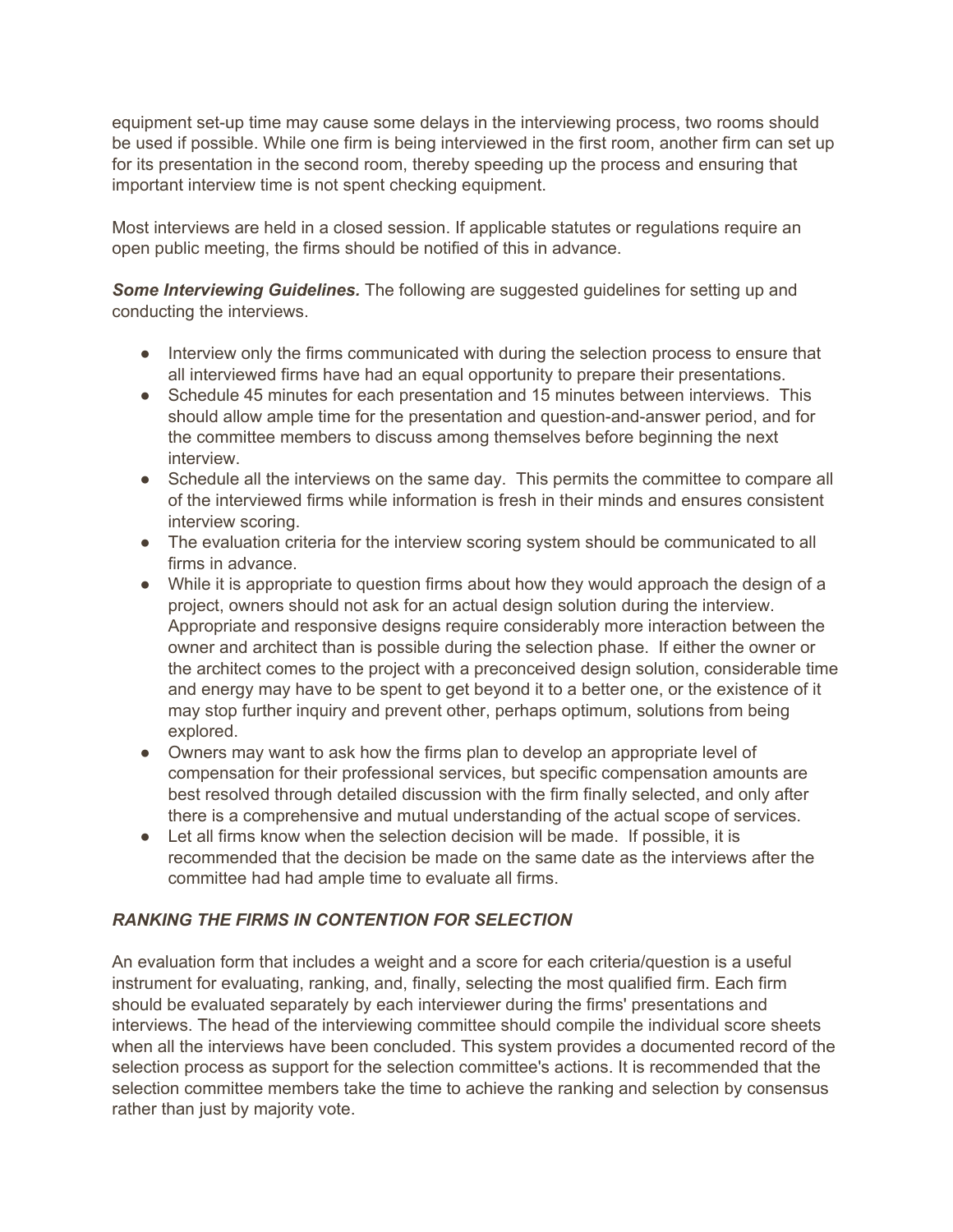After interviews and ranking are completed, a memo should be prepared and mailed to all firms that participated in the interview process. The memo should list all interviewed firms in alphabetical order and state by name in what order the committee ranked them. (It is customary for owners to provide this information as a courtesy to the firms.)

#### *NEGOTIATING AN AGREEMENT WITH THE SELECTED FIRM*

As soon as possible after selection, the owner should begin negotiations with the firm deemed most qualified. If an agreement on the scope of services and compensation cannot be reached, negotiations with the first-ranked firm should be terminated, and the owner should open negotiations with the second-ranked firm. Normally it is not difficult to reach an agreement on fee since the QBS process facilitates an early understanding of the project scope and requirements through the progression of steps involved in the selection.

The following are additional suggested considerations.

- A detailed and comprehensive scope of services should be developed jointly by the owner and the top ranked firm. This is often accomplished through one or more meetings of the architect and the owner, leading to the submission by the architect of a project and work plan. The work plan should list consultants and the roles and responsibilities of all members of the design team as well as the owner.
- A written contract should be used. The parties may wish to use the AIA standard forms of agreement. These contracts are widely used, time tested, and designed to coordinate the needs of the owners, contractors and architects.
- The agreement between the owner and architect should ensure that both parties have the same expectations and understanding of the project requirements.
- Legal counsel should be involved in the development of the agreements.
- The architecture firm should submit its proposal for compensation to the owner to initiate fee negotiations.

Public Law 92-582

# *TITLE IX SELECTION OF ARCHITECTS AND ENGINEERS*

#### **DEFINITIONS**

SEC. 901. [40 U.S.C. 541] As used in this title-(1) The term "firm" means any individual, firm, partnership, corporation, association, or any legal entity permitted by law to practice the profession of architecture or engineering. (2) The term "agency head" means the Secretary, Administrator, or head of a department, agency or bureau of the Federal Government. (3) The term "architectural and engineering services" means: (A) professional services of an architectural or engineering nature, as defined by State law, if applicable, which are required to be performed or approved by a person licensed, registered, or certified to provide such services as defined in this paragraph; (B) professional services of an architectural or engineering nature performed by contract that are associated with research, planning, development, design,